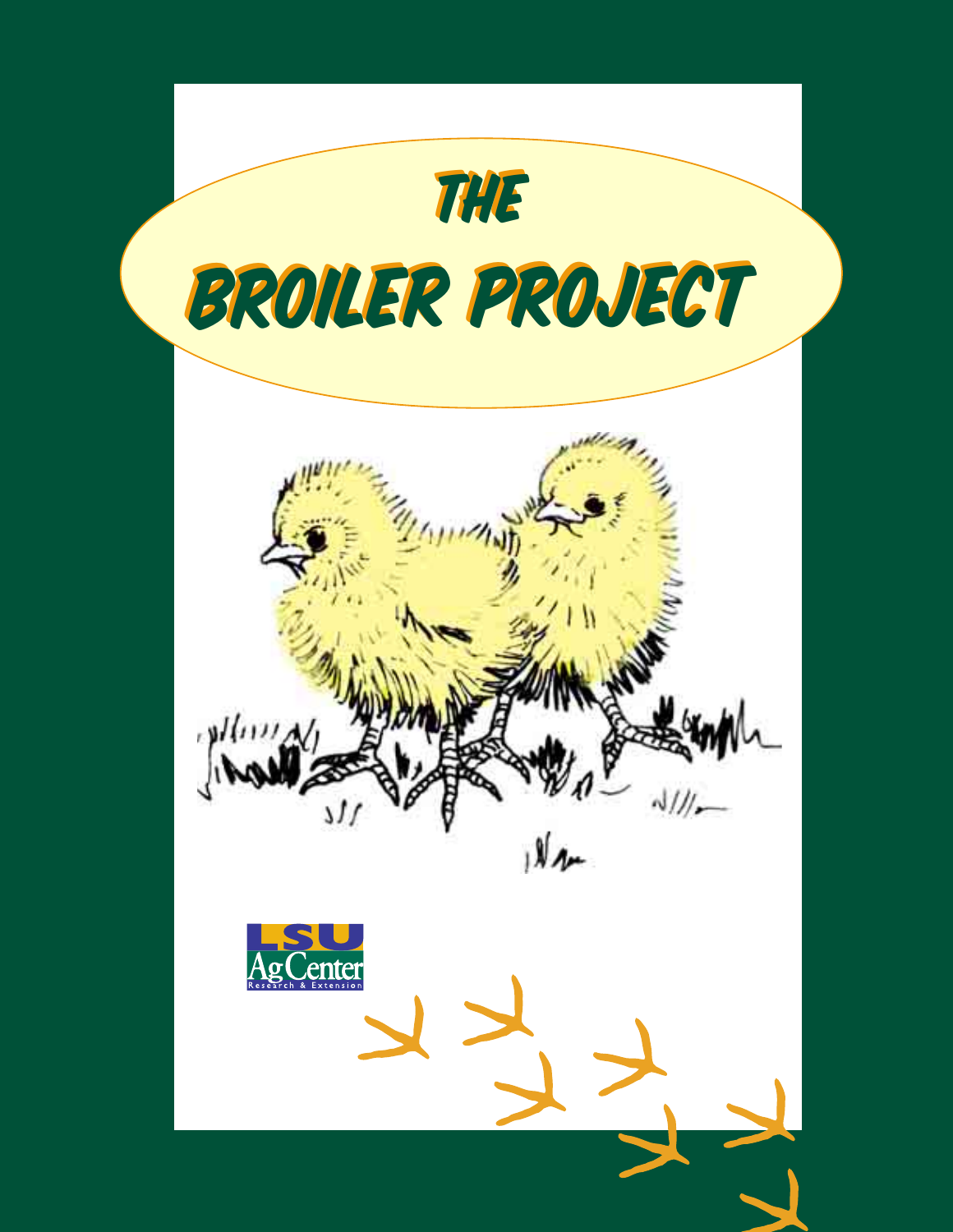# The Broiler Project

Raising broilers can be fun. Broiler projects are suitable for youth of all ages, from beginners to those with many years of experience. Also, broiler projects are well suited for those with limited space for housing animals. By following recommendations and setting up a daily routine of care, young people can have a successful and rewarding show project.

The broiler project involves raising chicks from one day of age to market weight at 42 to 49 days of age. The broilers require some type of housing to provide protection from predators and to create an environment to promote growth; however, the facilities and space for broilers do not need to be expensive or elaborate. The primary objective of producing broilers is to optimize growth, so 4-H'ers involved in the broiler project will need to be concerned with the following: housing, brooding, heating, lighting, feeders and waterers, feeds and feeding, and health.

#### **Housing**

Broilers need to be housed in a clean and dry environment. The broiler pen needs to have some form of protective siding (such as 1-inch chicken wire), a roof, ventilation, a form of heating (brooders or heat lamps), and feeding and watering equipment.

The site selected for broiler housing is critical. The site should be high and, if possible, the floor of the pen should be at least 6 inches above ground level to prevent flooding.

The broiler pen needs to be big enough to provide 2 square feet of floor space per bird, and the pen should be at least 36 to 48 inches in height. A roof is necessary to protect the broilers from rain and direct sunlight. The sides of the pen can be made of wire that can be covered with



plastic or **visquine** to protect broilers

from cold weather and wind. Also, broilers can be raised successfully on the floor of a shed or garage.

Broilers need some form of bedding or litter to help keep them warm and to absorb moisture. Wood shavings, sawdust or rice hulls are good litter choices. The floor of the broiler pen should be covered with a layer of litter at least 3 to 4 inches deep. The caked litter should be removed every day. Also, the rest of the litter should be turned or stirred up once a day to make it absorb more moisture and last longer between changes. Change the litter weekly, depending on the dampness of the bedding.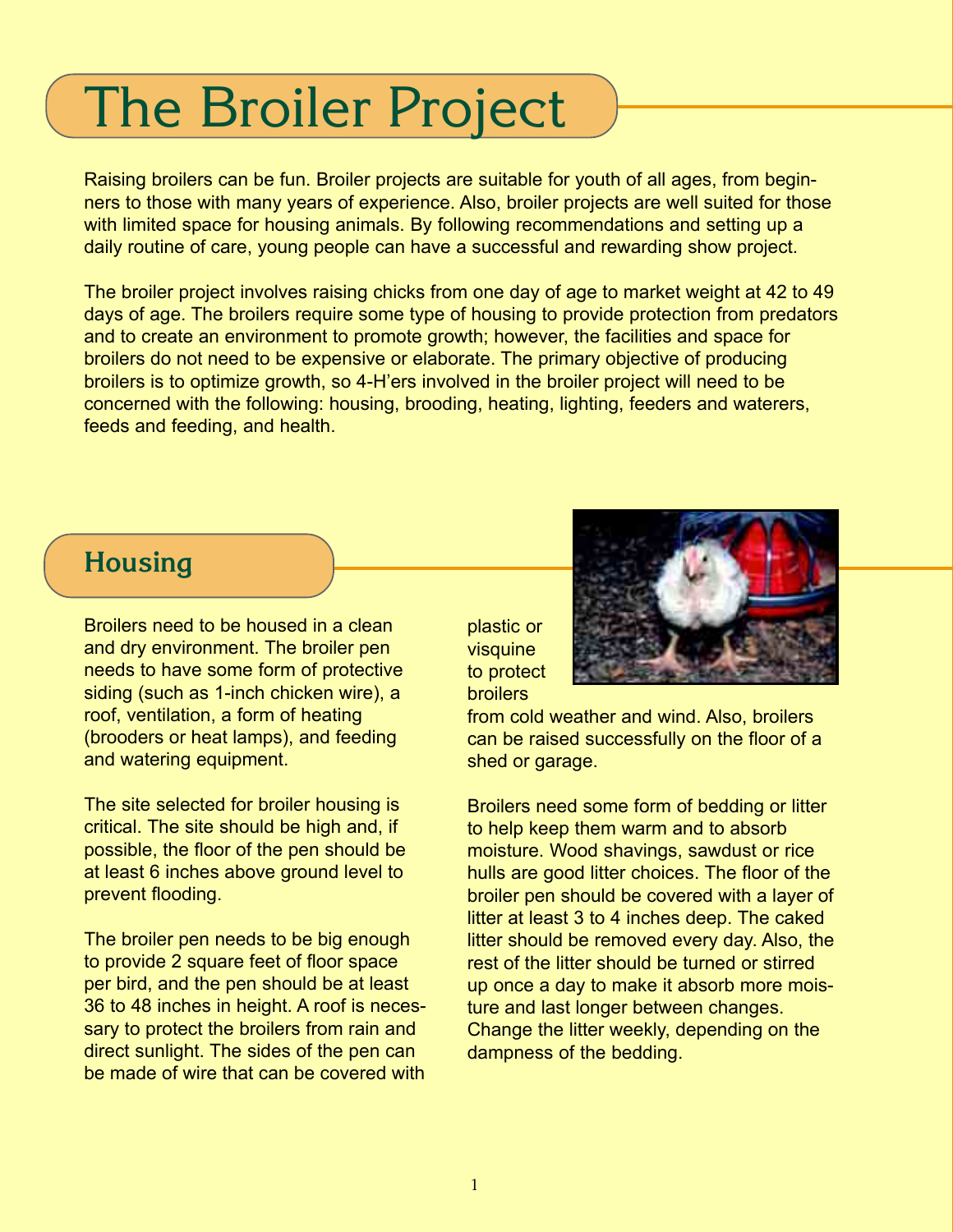#### **Brooding**

Broilers need a source of heat to keep them comfortable. For the first week, the chick's environment needs to be in the range of 90 to 95 F. Reduce the temperature gradually, five degrees each week, until the broilers are three to four weeks old or until the pen temperature is 70 F.

During the first week of brooding, a cardboard or tin brooder guard (brooder circle) can be used to keep the chicks near the heat source. The brooder guard should be 18 inches tall. The diameter of the brooder guard will depend on the number of chicks. For example, a brooder guard for 50 chicks should have a minimum diameter of 5 feet. When chicks are seven days old, remove the brooder guard and allow chicks to move around the entire pen.

#### **Heating**

The first seven days of brooding are the most critical for properly heating and caring for broiler chicks. If chicks are chilled, they won't



grow properly. If chicks are too warm, they can become dehydrated. This may lead to death or delayed growth. Thus, it is important to begin operating the heat source at least 24 hours before the chicks arrive. In that 24-hour period, the heat source should be set to warm the brooding area to 90 to 95 F as well as to heat the litter adequately. Use a thermometer to check the pen temperature. (Note: Monitor the temperature at the floor level.) After the first seven days, reduce the brooding temperature gradually by five degrees each week until the broilers are about four weeks old.

Electric heat lamps (infrared bulbs) or gas or electric hover-type brooders can be used for the heat source. The electric heat lamps are a good and popular source of heat. One 125-watt bulb is needed for each 25

# **Before Chick Arrival**

- 1. Clean and disinfect the poultry house and equipment (about two weeks ahead).
- 2. Cover the dry floor with litter (3-4 inches of shavings, sawdust, rice hulls).
- 3. Prepare and set up the brooder guard (18 inches high).
- 4. Place feeders and waterers in a circle around the brooder.
- 5. Operate the brooder for at least 24 hours before chick arrival. The temperature should be set at 92-95 F, and the temperature should be reduced 5 degrees each week until the chicks are three to four weeks old, or use one 125 watt bulb per 25 chicks.
- 6. Fill the feeders and waterers a few hours before the chicks arrive.

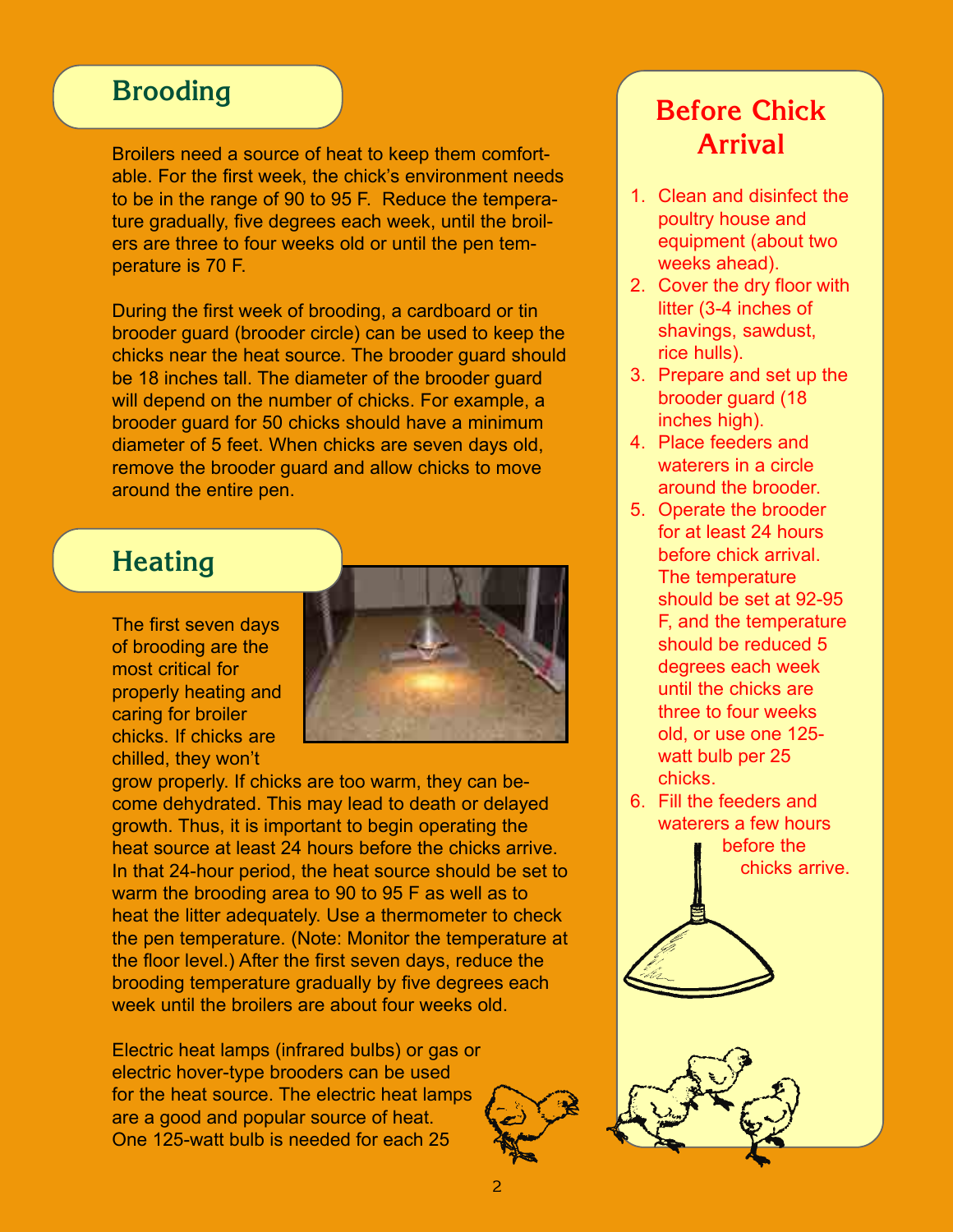chicks. A light with a red finish can be used to dull the light. Also, the heat lamp should be secured so that it cannot fall into the litter, and all electrical wiring needs to be adequate for the size of bulb used.

When using a heat lamp, you can change the brooding temperature by adjusting the height of the heat lamp above the floor. The temperature should be monitored with a thermometer at chick level and by observing the chicks' response to the heat source. Cold chicks will huddle together under the heat source; hot chicks will move to the outer limits of the brooder guard, and comfortable chicks will stay in a semicircle around the heat zone. This guide can be used to adjust the brooding temperature when using a heat lamp.

|            | Age (days) Height of Heat Approximate | Lamp (inches) Temperature (°F) |
|------------|---------------------------------------|--------------------------------|
| $0 - 7$    | 18                                    | 95                             |
| $8 - 14$   | 21                                    | 90                             |
| $15 - 21$  | 24                                    | 85                             |
| $22 - 28$  | 27                                    | 80                             |
| $29 - 35*$ | 30                                    | 70-75                          |

**\*Use the heat lamp only if air temperature gets cold. Brooder heat is generally not needed after 28 days; however, do not let the temperature go below 70 F.**

# **Lighting**

Light should be provided 24 hours a day for broilers. Twenty-four hour light (natural and artificial) will increase feeding time, increase weight gain and improve feathering in broilers. One 40-watt bulb is needed for each 200 square feet of pen space. Hang the bulb at least 6 feet above the broilers.

Also, you should expose your chicks to lights-out for a short period, 10 to 15 minutes, once or twice early in the project. This will prevent panic or piling if the electricity goes off during the project.

# **Feeders and Waterers**

Broilers must have adequate feed and water space to grow to their maximum potential, and the amount of required feeder and waterer space increases as the broilers get bigger. Keep the feeders and waterers clean at all times.

## **After Chick Arrival**

- 1. Introduce chicks to feed and water. Keep feed and water available to the chicks at all times. Provide fresh, clean feed and water.
- 2. Adjust the brooder light if needed. For brooders, maintain the temperature for the first week and then reduce the temperature 5 degrees each week. For heat lamps, raise the lamps when chicks appear to be too warm: 18 inches high for the first week and then raised 3 inches per week.
- 3. Observe the chicks closely and routinely.
- 4. Provide plenty of fresh air without drafts.
- 5. Keep the litter dry.
- 6. Walk among the birds daily.
- 7. Once the brooder/heat lamp is removed, provide another source of light.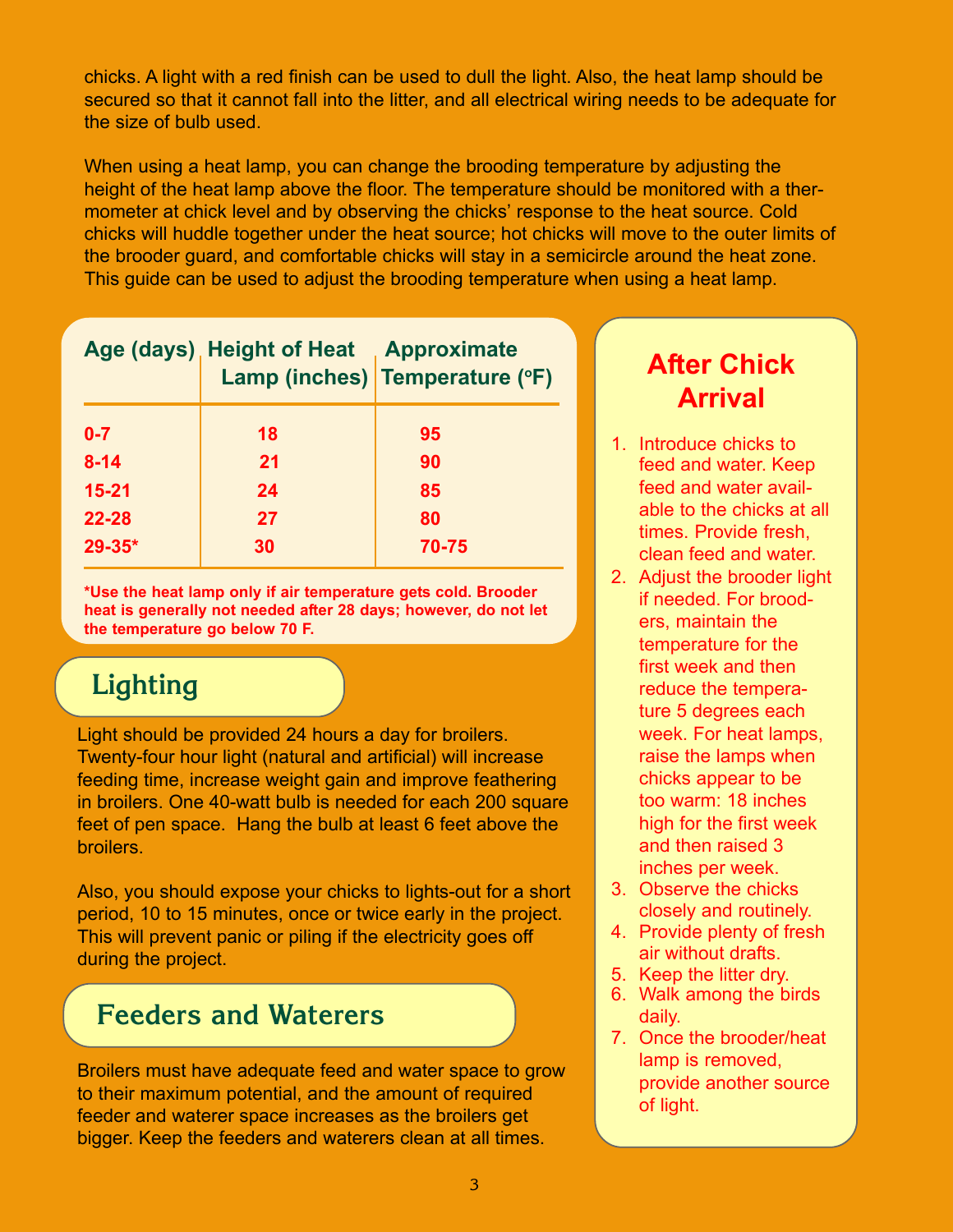There needs to be enough feeder space for all broilers to eat at one time. From one to 14 days of age, at least 2 linear inches of feeder space per chick is needed. Chicks will need at least 4 linear inches of feeder space from 15 days of age until the end of the project. Feeders should have feed in them at all times. To prevent feed wastage, fill the feeders only one-half full. Also, to prevent litter and defecation from getting into the feeders, raise the feeders off of the floor as broilers grow. The feeders should be kept at a height that is level with the birds' back height.

Broilers also must have access to fresh, clean water at all times. Feed consumption is directly related to water consumption, so adequate waterers are necessary to optimize growth. You will need at least two 1-gallon waterers per 50 chicks from one through four weeks of age. More waterers or larger waterers are needed for chicks over four weeks of age. You will need to provide at least 1 linear inch of water space per broiler. The waterers need to be cleaned and filled with fresh water daily. The height of the waterers needs to be raised as the broilers grow. The lip of the waterer should be level with the height of the broilers' backs.

#### **Feeds and Feeding**

Show broilers must be provided proper nutrition for optimum performance to result. Commercial feeds contain adequate nutrition to provide optimal growth. You should let your feed dealer know what type of feed you will need about two weeks before you get your chicks. This will ensure that you have fresh, quality feed when your chicks arrive.

Broilers should be fed a high protein diet to stimulate growth. They can be fed a turkey or game bird starter (26% to 30% protein) for the first two weeks. Then, broilers can be switched to a broiler feed (20% to 23% protein) for the remainder of the project.

During the last two weeks before the show, you may want to use a supplemental feed to stimulate feed intake and increase growth. The supplemental feed simply can be the broiler feed moistened with milk and cooking oil. The supplemental feed should be fed several times a day, and you should not put out more supplemental feed than the birds can eat in 10 to 15 minutes. Also, fresh supplemental feed should be prepared at each feeding and any leftovers should be discarded. Do not save the prepared supplemental feed for a later feeding.

4

Another supplemental feeding option is to prepare a "cooked corn" supplement. There are several recipes for cooked corn supplements. One recipe calls for one part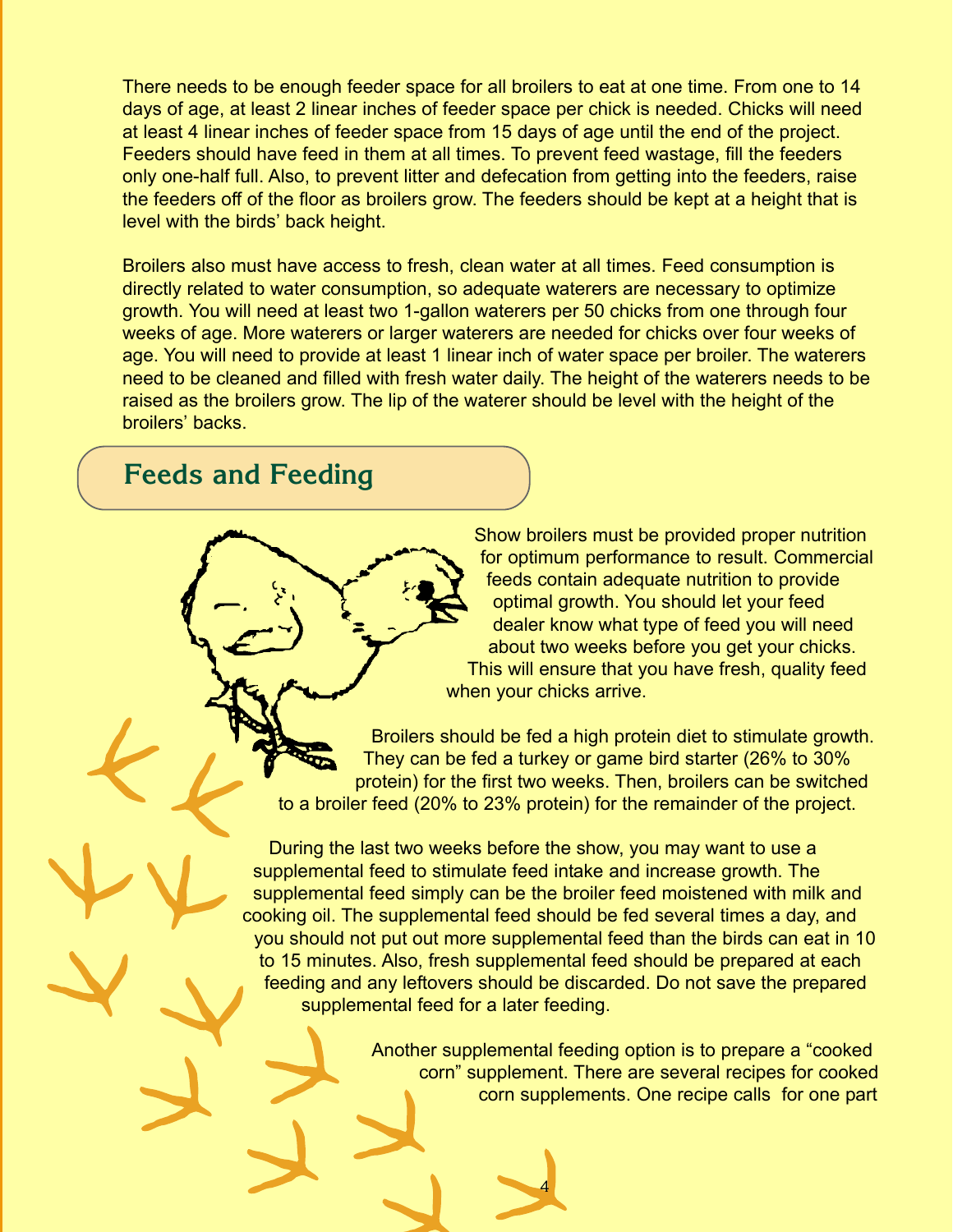corn gluten meal, three parts yellow corn meal and four parts broiler feed. These ingredients are combined in a large boiler, and one stick of margarine per 20 ounces of corn meal and 2 ounces of fresh or evaporated milk for each ounce of corn meal are added. The margarine is melted, the mixture boiled and cooked for three to four minutes. The mixture is cooled and fed to the broilers. This supplemental feed should not be mixed with the regular feed. It should be prepared fresh each day, and the uneaten portion should be removed after about 20 minutes.

Today's broilers grow fast and will gain about a pound of body weight for each 2 pounds of feed they eat. Thus, whatever type of feed and feeding program you use, it is important that your broilers always have feed available to them. That feed needs to be fresh and high quality.

#### **Health**

Your broilers must be healthy to eat and grow to their potential. Broilers must be healthy to be show quality birds, and officials will not allow unhealthy birds to be exhibited. Therefore, you must be concerned with disease prevention during your broiler project.

Disease and illness can be prevented by proper sanitation practices and by reducing exposure to disease organisms. You need to keep your broilers isolated and away from all other poultry. Do not put your broilers in the same pen with or in a pen close to other poultry.

Sanitation and hygiene are necessary to keep broilers healthy. The pen for your broilers must be cleaned and disinfected before you get the broilers. Once you put broilers in the pen, you will need to clean the pen daily. You should remove wet litter and feces every day. Also, stir the remaining litter so it will absorb moisture better. The litter should be changed at least weekly, depending on how wet it is. With good hygiene and sanitation practices, parasites should not be a problem for your broilers.

If your broilers do get ill, you need to consult a veterinarian. You need to remember that these are meat-producing birds, and many medications are not labeled for use in birds that are used for meat production. Do not administer any medications without first consulting a professional.

### **Selecting Broilers for the Show**

Broilers should be culled continually throughout the project. All small, sick, stunted, deformed or crippled birds should be removed when they are detected.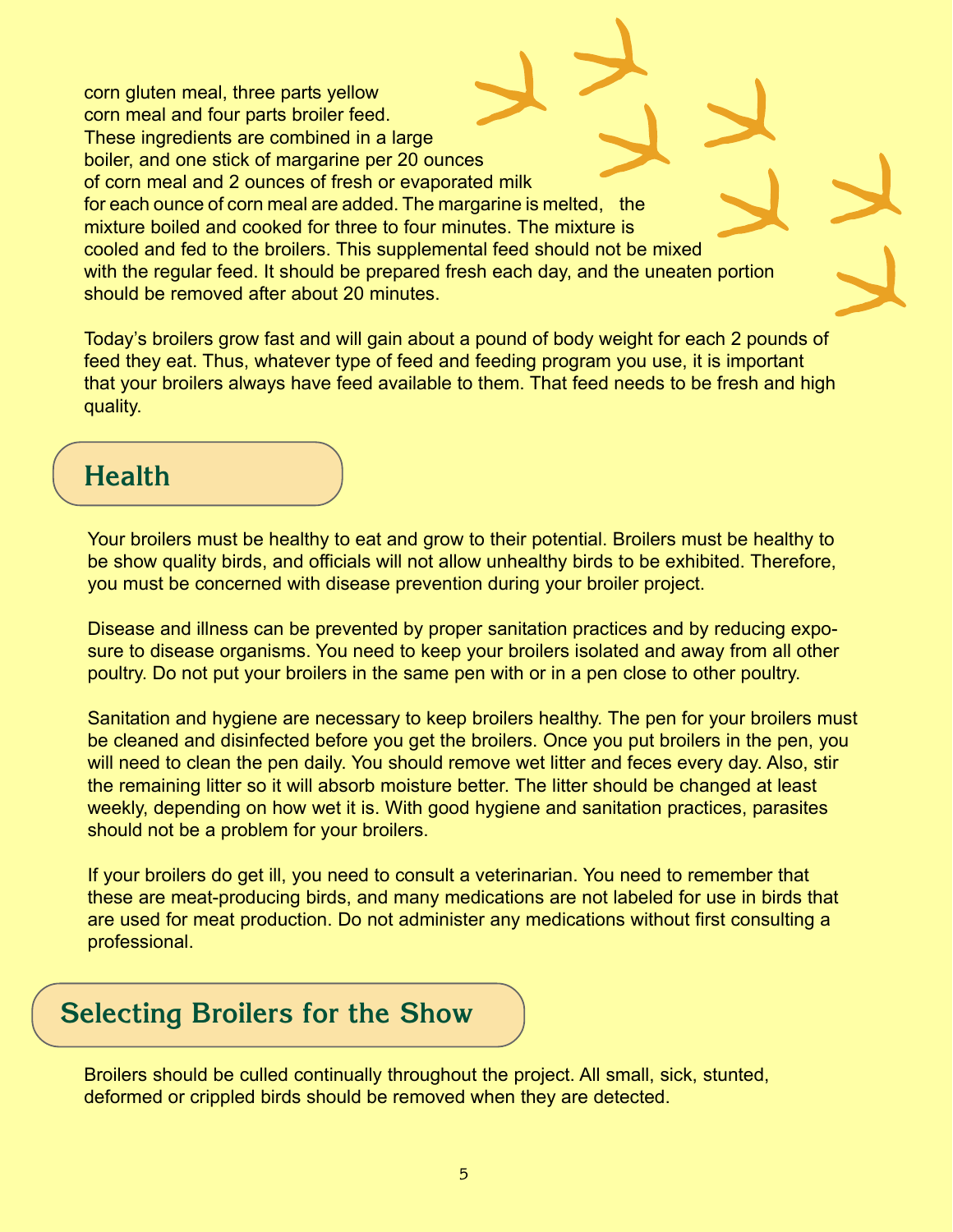#### **Two weeks before the show, you should:**

- a. Conduct a preliminary selection for the entry,
- b. Select (keep) two to three broilers for each one needed for the show,

#### **Two days before the show, you should:**

- a. Construct a temporary catch pen or coop.
- b. Weigh each broiler.
- c. Eliminate birds outside the weight range.
- d. Examine each "keeper" bird for defects.
- e. Select entry using judging guidelines.
- f. Separate selected birds and alternates in a special pen.

#### **When selecting broilers for the show, keep the judging criteria in mind. The broiler judge will look at the following traits.**

| 1. Conformation -      | The judge will look at the overall shape of the bird. The<br>bird should be rectangular. A long and straight breast<br>bone, a long and wide back, and a full and deep body<br>are the positive traits that the judge is looking for.                           |  |
|------------------------|-----------------------------------------------------------------------------------------------------------------------------------------------------------------------------------------------------------------------------------------------------------------|--|
| 2. Fleshing -          | The amount and distribution of muscle is fleshing. The<br>judge will be looking at the amount of meat on the<br>breast, thighs and drumsticks. The breast is the most<br>valued part of the broiler and will be given the most<br>consideration during judging. |  |
| 3. Uniformity -        | All three birds in a pen<br>should be alike. They should<br>be as similar as possible in<br>size, shape, fleshing and finish.                                                                                                                                   |  |
| 4. $Finish -$          | The judge will look for fat in<br>and immediately under the<br>skin. Well-finished birds will<br>have a uniform layer of fat.                                                                                                                                   |  |
| 5. Skin pigmentation - | Skin color is a minor trait that the judge will evaluate. The<br>skin should be yellowish.                                                                                                                                                                      |  |

#### **In addition, you need to make sure that your show broilers do not have any of the following defects:**

- 1. Cuts and tears
- 2. Broken and/or disjointed bones
- 3. Skin or flesh bruises
- 4. Breast blisters
- 5. Insect bites
- 6. External parasites (mites, lice, fleas)
- 7. Extremely dirty
- 8. Discoloration
- 9. Excessive pin feathers
- 10. Crooked, dented or V-shaped breast
- 11. Narrow, crooked, humped or hunched backs
- 12. Lack of body depth
- 13. Deformed legs and wings
- 14. Thin drumsticks and thighs
- 15. Lack of fat in heavy feather tracks